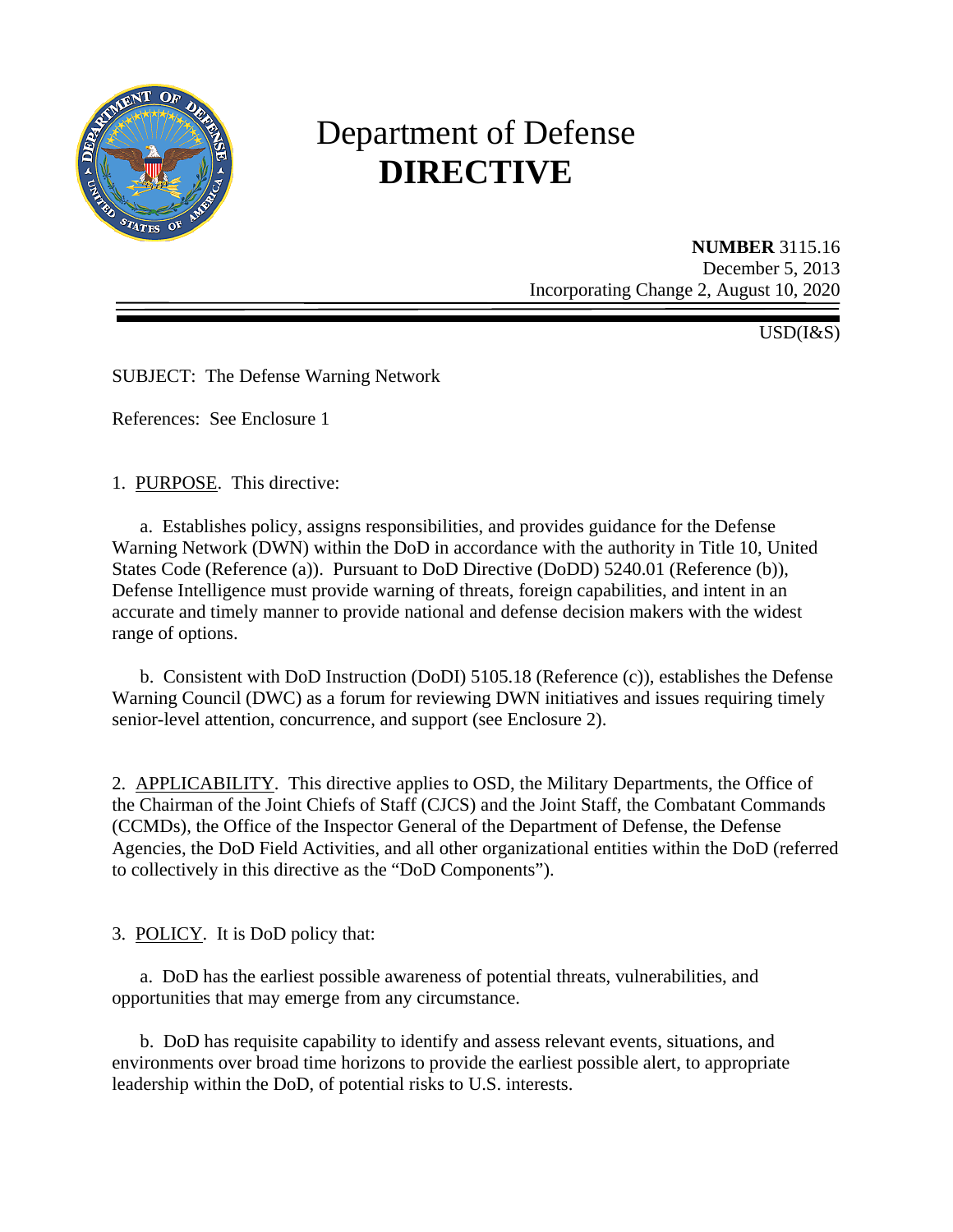c. DoD warnings are a function of:

 (1) Consistent interaction between intelligence consumers and producers to generate the requisite context.

 (2) Lead time to reduce risks and increase opportunities for success in actions to address situations and crises involving U.S. interests.

 d. DoD warnings include internal risk assessments and will be informed by higher-level risk assessments that capture potential implications, cascading effects, and associated consequences.

e. The DoD warning mission is to:

 (1) Identify and warn appropriate leadership within the DoD of potential threats posed by adversaries, political and economic instability, failed or failing states, and any other emerging challenges that could affect the United States or its interests worldwide, to include:

 (a) Warning of attack on the United States or its allies or conflict that could require the employment of U.S. or allied forces and capabilities.

 (b) Warning of state collapse or failure that could trigger employment of U.S. or allied forces and capabilities.

 (c) Warning of terrorist, political, economic, military, technological, energy, environmental, societal, or other developments that could influence the development and implementation of defense policy, operational and contingency plans, and force capabilities.

 (2) Identify and convey threats, vulnerabilities, and address potential opportunities associated with U.S. interests, objectives, assets, policies, plans, and ongoing operations or activities.

 (3) Inform debates among and decisions by intelligence and operational consumers within DoD about potential implications, cascading effects, and unintended consequences that could affect or be affected by proposed U.S. policies, plans, actions, or responses to emerging foreign events and trends.

f. The DoD:

 (1) Integrates relevant intelligence enterprise stakeholders with existing warning capabilities into the DWN.

 (2) Promotes the use of collaborative environments and technology to support the full range of warning functions in support of DoD interests.

 (3) Promotes the integration of warning capabilities, perspectives, and assessments into OSD and Joint Staff policy and planning processes, from concept to execution.

Change 2, 8/10/2020 2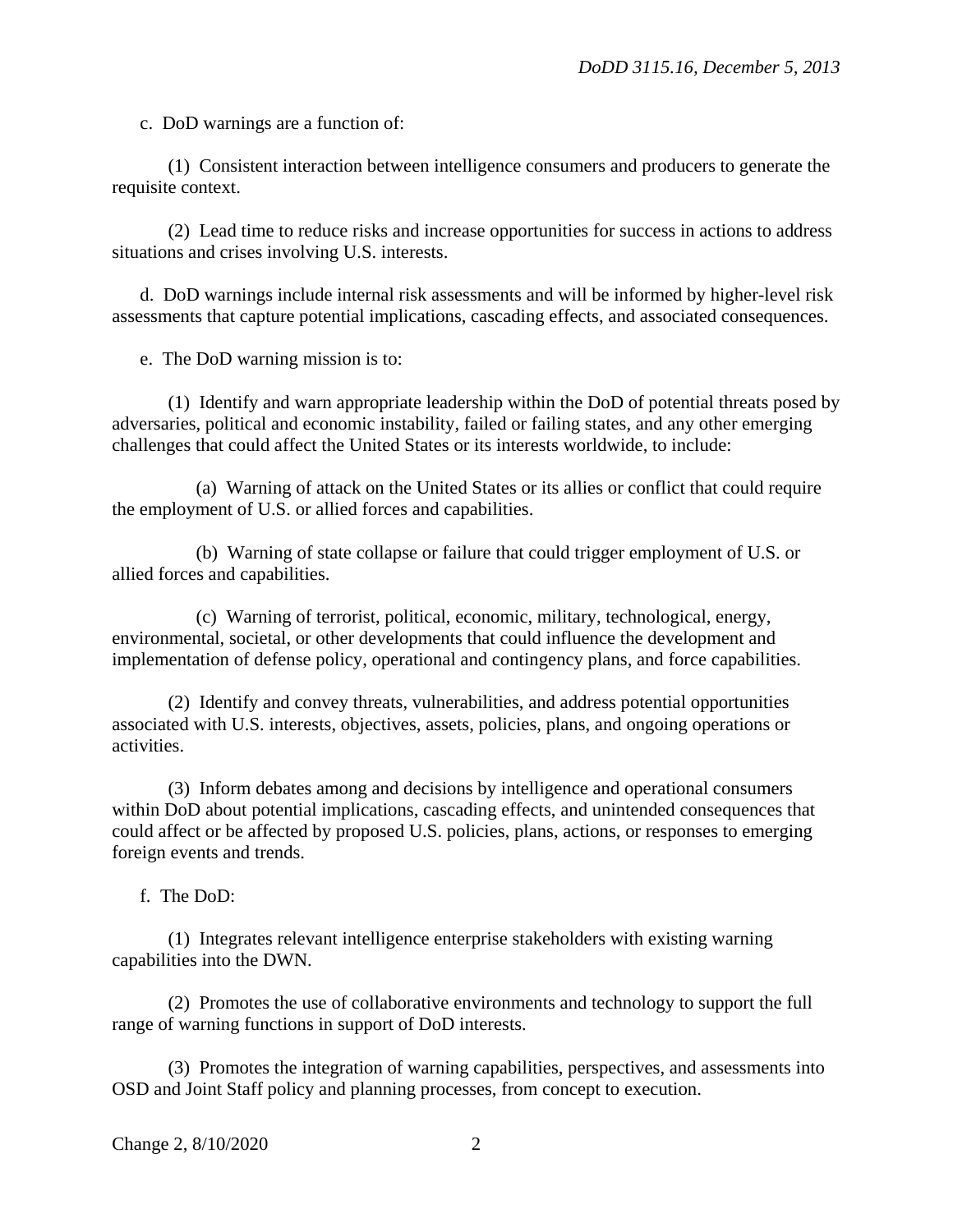(4) Provides long-range strategic warning, to appropriate leadership within the DoD, of events that could challenge U.S. military preeminence beyond the Future Years Defense Program.

 (5) Provides warning-related intelligence to appropriate leadership within the DoD in support of CCMD and Joint Staff operational plan development.

 (6) Capitalizes on the work done by Red Teams, pursuant to CJCS Message DTG 040001ZOCT11 (Reference (d)), across DoD to develop independent assessments of potential outcomes for ambiguous environments.

 (7) Develops comprehensive warning doctrine, education, and training programs for intelligence and operational consumers within the DoD, setting requirements to be met by DoD Components.

 (8) Complies with Reference (b) and DoD Manual 5240.01 (Reference (e)) in executing intelligence and intelligence-related activities in support of the DWN.

4. RESPONSIBILITIES. See Enclosure 3.

5. RELEASABILITY. **Cleared for public release.** This Directive is available on the Directives Division Website at [https://www.esd.whs.mil/DD/](http://www.esd.whs.mil/DD/)

6. EFFECTIVE DATE. This directive is effective December 5, 2013.

7. SUMMARY OF CHANGE 2. This administrative change updates the title of the Under Secretary of Defense for Intelligence to the Under Secretary of Defense for Intelligence and Security (USD(I&S)) in accordance with Public Law 116-92 (Reference (f)).

Cality S. Center

Ashton B. Carter Deputy Secretary of Defense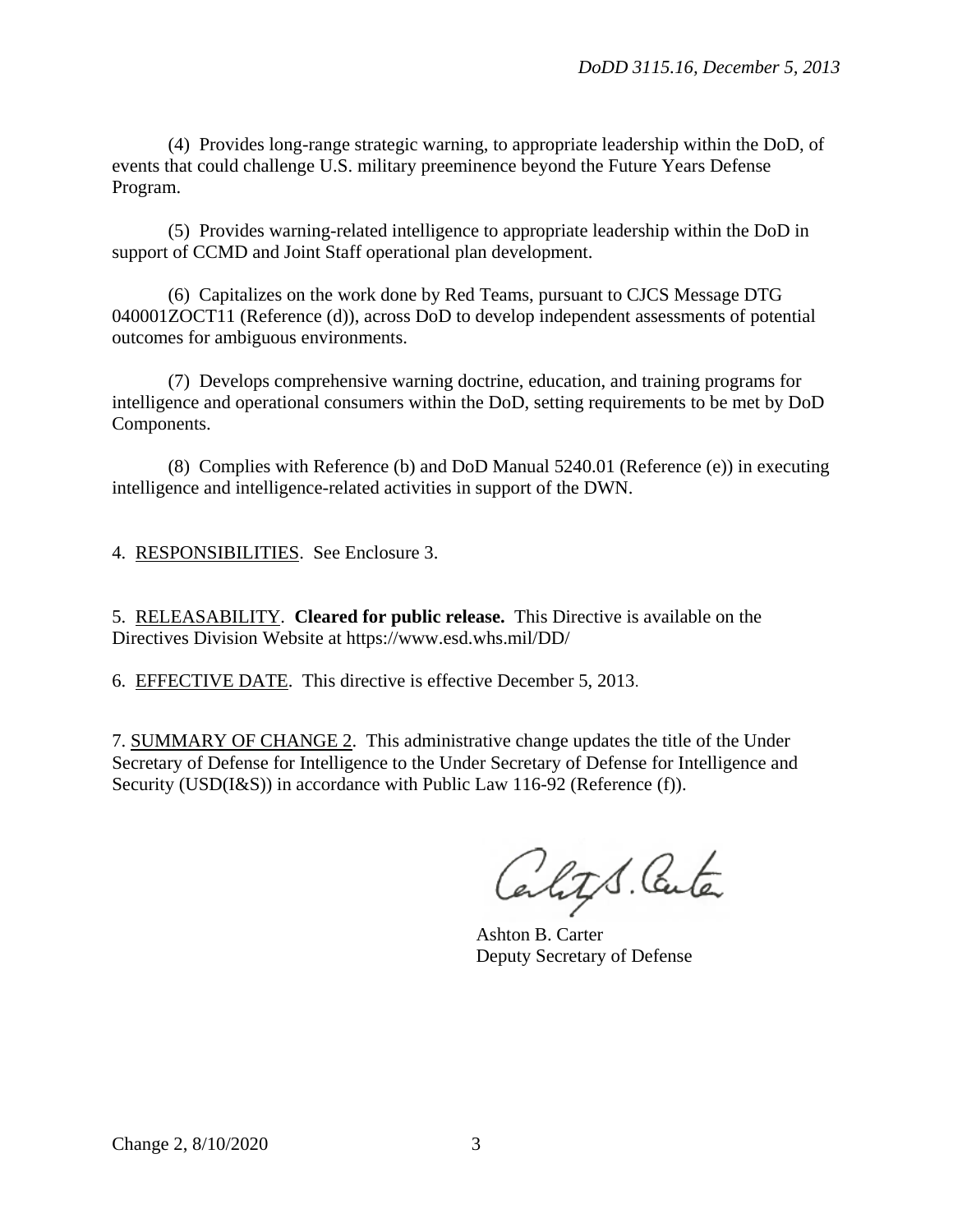Enclosures

- 1. References
- 2. DWN Functions and Coordination
- 3. Responsibilities

Glossary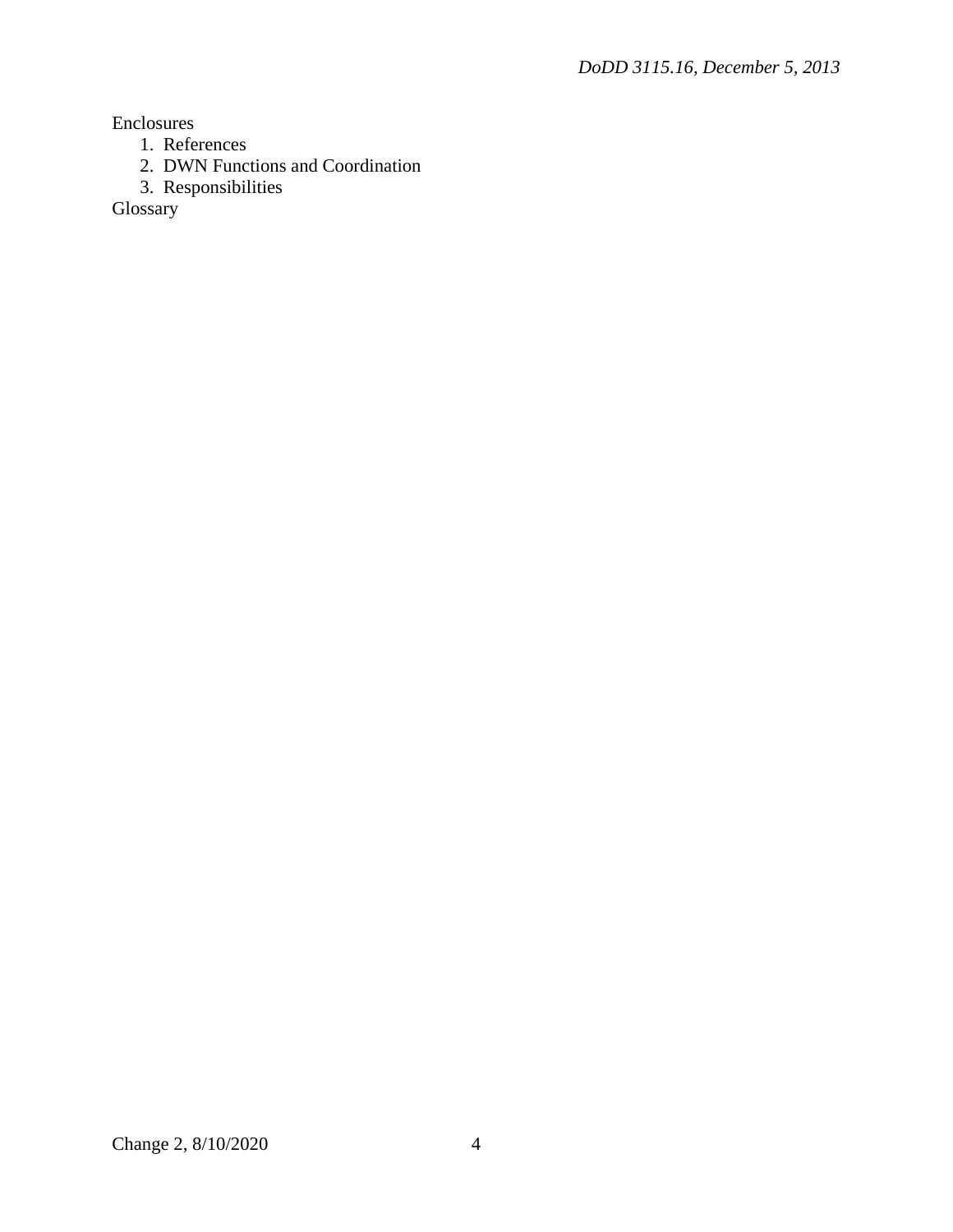## ENCLOSURE 1

#### REFERENCES

- (a) Title 10, United States Code
- (b) DoD Directive 5240.01, "DoD Intelligence Activities," August 27, 2007, as amended
- (c) DoD Instruction 5105.18, "DoD Intergovernmental and Intragovernmental Committee Management Program," July 10, 2009, as amended
- (d) Chairman of the Joint Chiefs of Staff Message, DTG 040001ZOCT11, "Joint Intelligence Operations Center Execute Order Modification 3 (U)"[1](#page-4-0)
- (e) DoD Manual 5240.01, "Procedures Governing the Conduct of DoD Intelligence Activities," August 8, 2016
- (f) Public Law 116-92, "National Defense Authorization Act for Fiscal Year 2020," December 20, 2019
- (g) DoD Directive 5143.01, "Under Secretary of Defense for Intelligence and Security (USD(I&S))," October 24, 2014 as amended
- (h) DoD Directive 5105.21, "Defense Intelligence Agency (DIA)," March 18, 2008
- (i) DoD Directive 5100.20, "National Security Agency/Central Security Service (NSA/CSS)," January 26, 2010
- (j) DoD Directive 5105.60, "National Geospatial-Intelligence Agency (NGA)," July 29, 2009
- (k) DoD Directive 5111.1, "Under Secretary of Defense for Policy (USD(P))," June 23, 2020
- (l) Intelligence Community Directive 204, "National Intelligence Priorities Framework," January 2, 2015
- (m) Office of the Chairman of the Joint Chiefs of Staff, "DoD Dictionary of Military and Associated Terms," current edition

 $\overline{a}$ 

<span id="page-4-0"></span> $1$  On a need-to-know basis, a copy can be requested from the J-2/Joint Staff. This is a classified document and is not releasable to the public.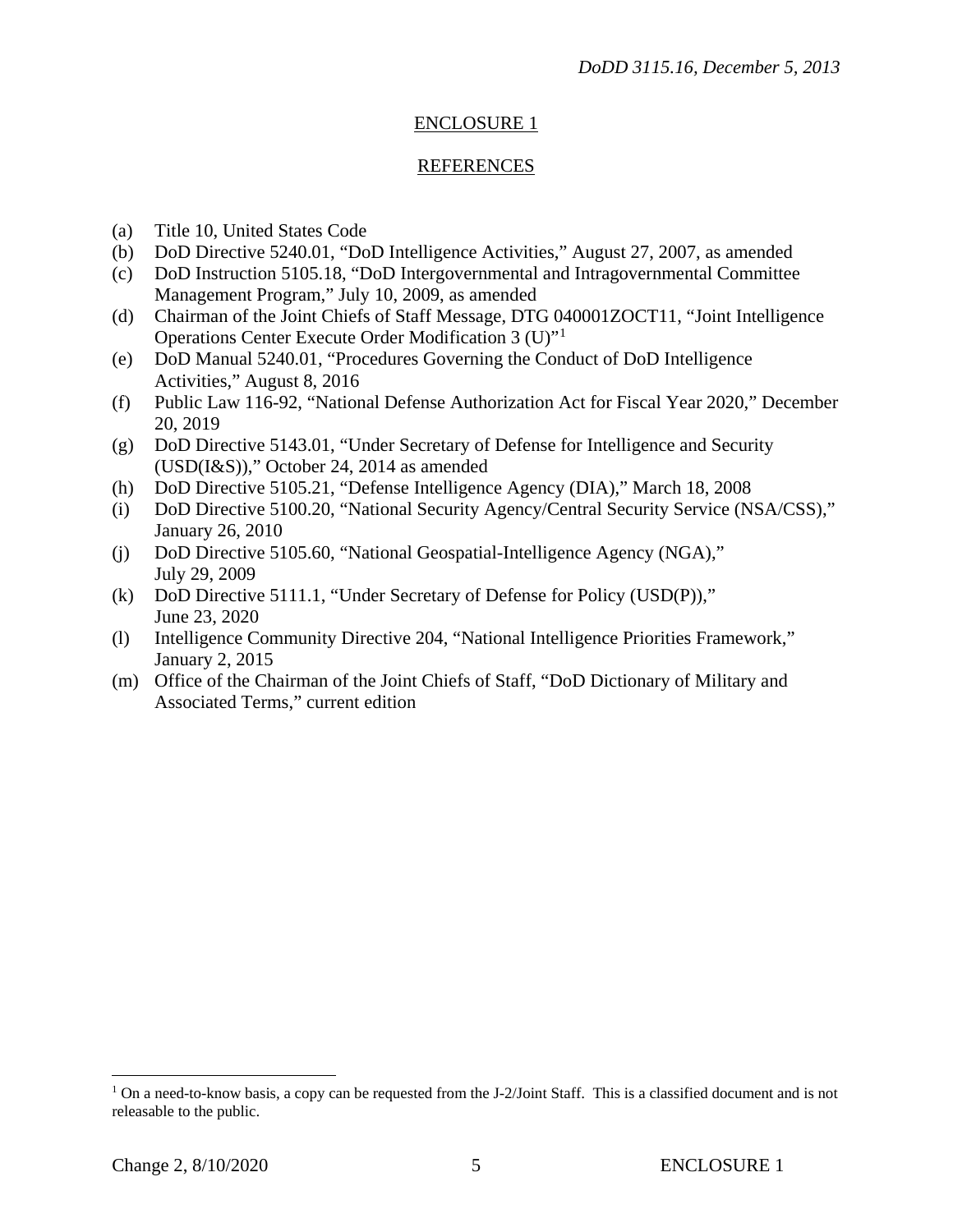## ENCLOSURE 2

## DWN FUNCTIONS AND COORDINATION

## 1. FUNCTIONS OF THE DWN

a. The DWN:

(1) Enables the warning mission among and within the DoD Components.

(2) Functions as a collaborative enterprise that holistically assesses warnings for key countries, significant events and issues, and supports USD(I&S) efforts to improve warning.

(3) Enables:

(a) The Defense Intelligence Enterprise to contribute to the warning mission and ensure warning concepts are integrated into the overall intelligence analytic endeavor.

(b) Warning to support the missions and functions of a broad spectrum of DoD Components, reflecting the full scope of U.S. interests.

(4) Allows monitoring of warning concerns based on individual requirements by DoD Components.

(5) Provides warning to appropriate leadership in DoD in enough time and with sufficient information to allow DoD leaders to proactively confront emerging challenges, leverage opportunities, avoid or mitigate the impact of surprise, and produce strategic outcomes favorable to the United States.

(6) Facilitates the ability of DoD Components to contribute to warning at all echelons in support of DoD organizational and Departmental missions and requirements. It enhances collaboration and networked interaction between DoD's warning intelligence providers and consumers. The end-state of the DWN is the full integration of defense warning-related intelligence into DoD processes and practices.

b. The collaborative nature of the DWN benefits the elevation of minority analytic opinions, which are often discounted in standard analytic processes. The full evaluation of alternative hypotheses will better ensure that the warning considerations conveyed to decision or policy makers encompass the range of valid threat perspectives.

## 2. DWC

a. Purpose. The DWC: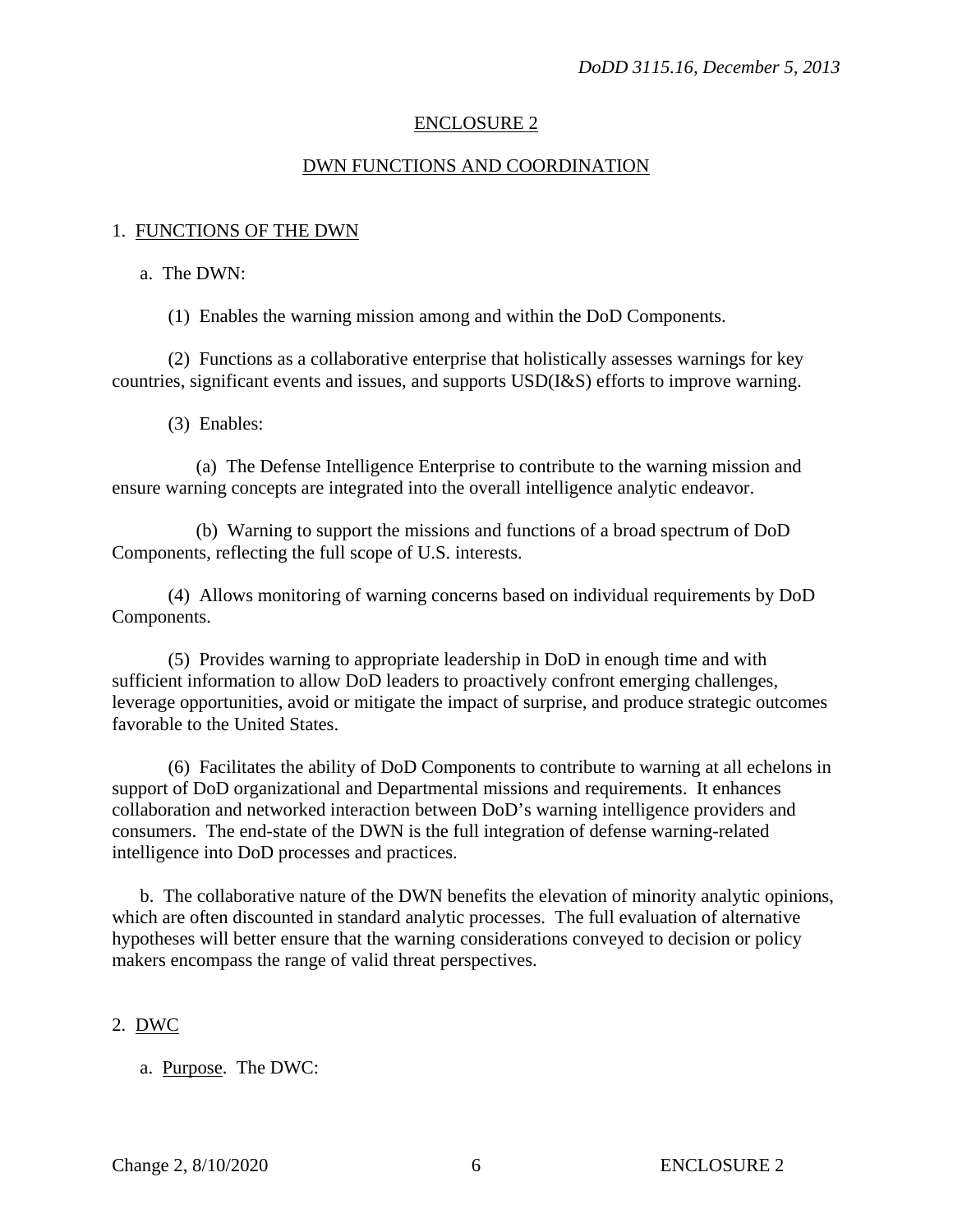(1) Is the primary forum for coordinating activities and reaching consensus on issues related to the DWN, such as issuing warning about particular situations, new order of battle information, or recommendations to inform senior DoD leadership.

 (2) Reviews DoD DWN initiatives, issues, and enduring and emerging warning concerns that require senior-level concurrence and support.

 (3) Updates the Military Intelligence Board and the Senior Military Intelligence Officers Conference on issues related to the DWN.

#### b. Management and Membership

 (1) The membership of the DWC is limited to permanent U.S. Government (USG) officers or employees. The DWC is comprised of voting members, non-voting advisory members, and non-member ad-hoc advisors.

 (2) Voting membership consists of representatives who are empowered to provide information from and coordinate on behalf of their DoD organizations. DWC voting membership consists of:

(a) CJCS, who serves as Chair.

(b) USD(I&S).

(c) Director, Defense Intelligence Agency (DIA).

 (d) Director, National Security Agency/Chief, Central Security Service (DIRNSA/CHCSS).

(e) Director, National Geospatial-Intelligence Agency (NGA).

(f) Secretaries of the Military Departments.

(g) Combatant Commanders.

 (3) Non-voting advisory membership consists of the Under Secretary of Defense for Policy (USD(P)), who is empowered to provide advice and information, as necessary, on issues related to the DWN.

 (4) Depending on the subject matter under consideration by the DWC, the DWC may solicit advice or information from non-member (non-voting) ad-hoc advisors. Non-member adhoc advisors are representatives who provide advice or information, as deemed necessary by the DWC, on behalf of their organizations or governments. Non-member ad-hoc advisors may include:

(a) The Office of the Director of National Intelligence (DNI).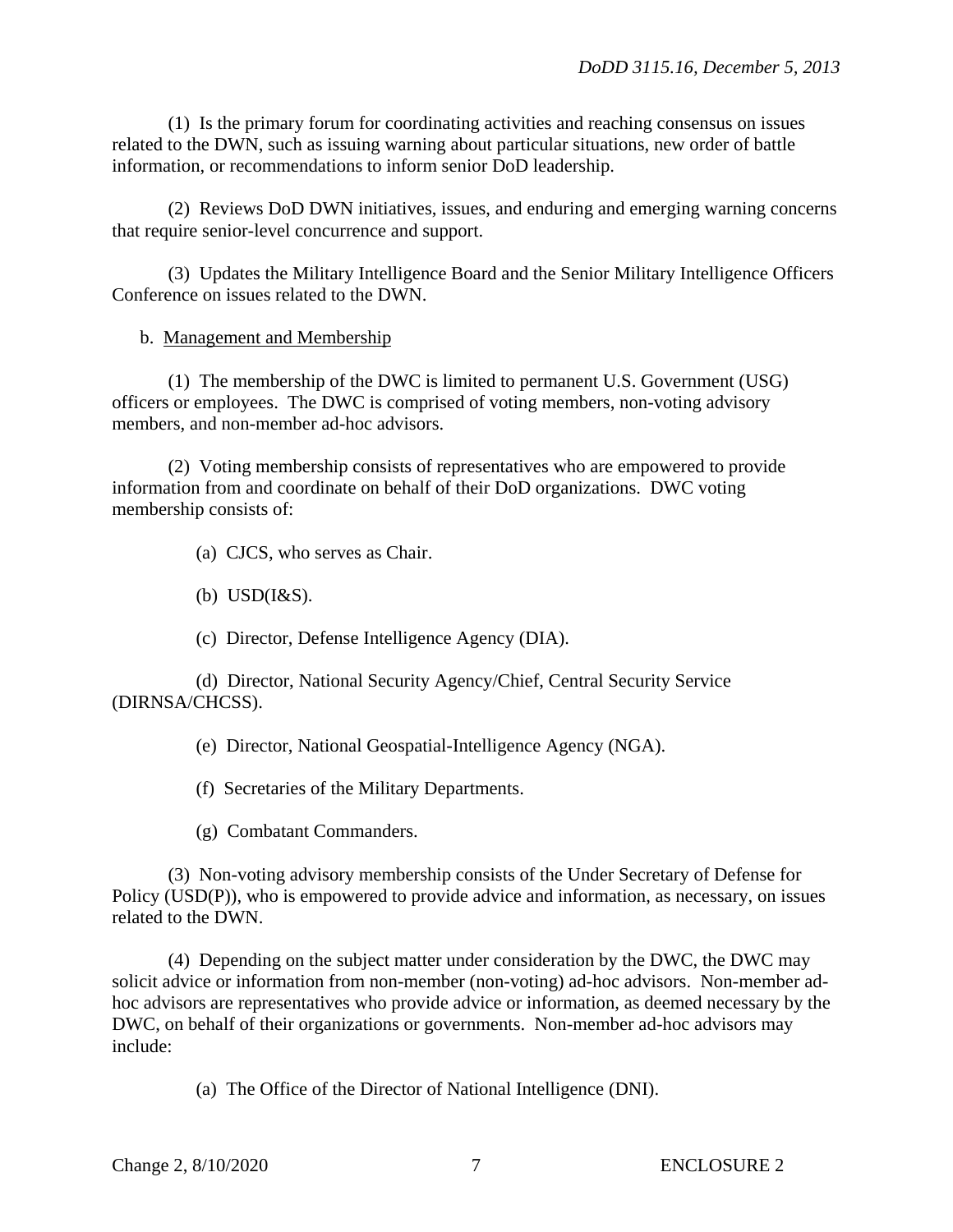(b) The Central Intelligence Agency.

(c) The Department of State, Intelligence and Research Bureau.

(d) The National Reconnaissance Office.

 (e) DIA organizations in addition to the Director, DIA, that can provide intelligence products related to the subject matter under consideration by the DWC.

 (f) Foreign government officers or employees, provided that their participation in DWC matters is authorized by DoD and is in accordance with applicable national disclosure policies, export control regulations, and other U.S. laws and regulations. Foreign government non-member ad-hoc advisors must be permanent officers or employees of their respective governments, and their participation must be approved by the DWC on a case-by case basis.

 (g) Such other USG departments or agencies, selected by the CJCS based on DWC requirements and activities.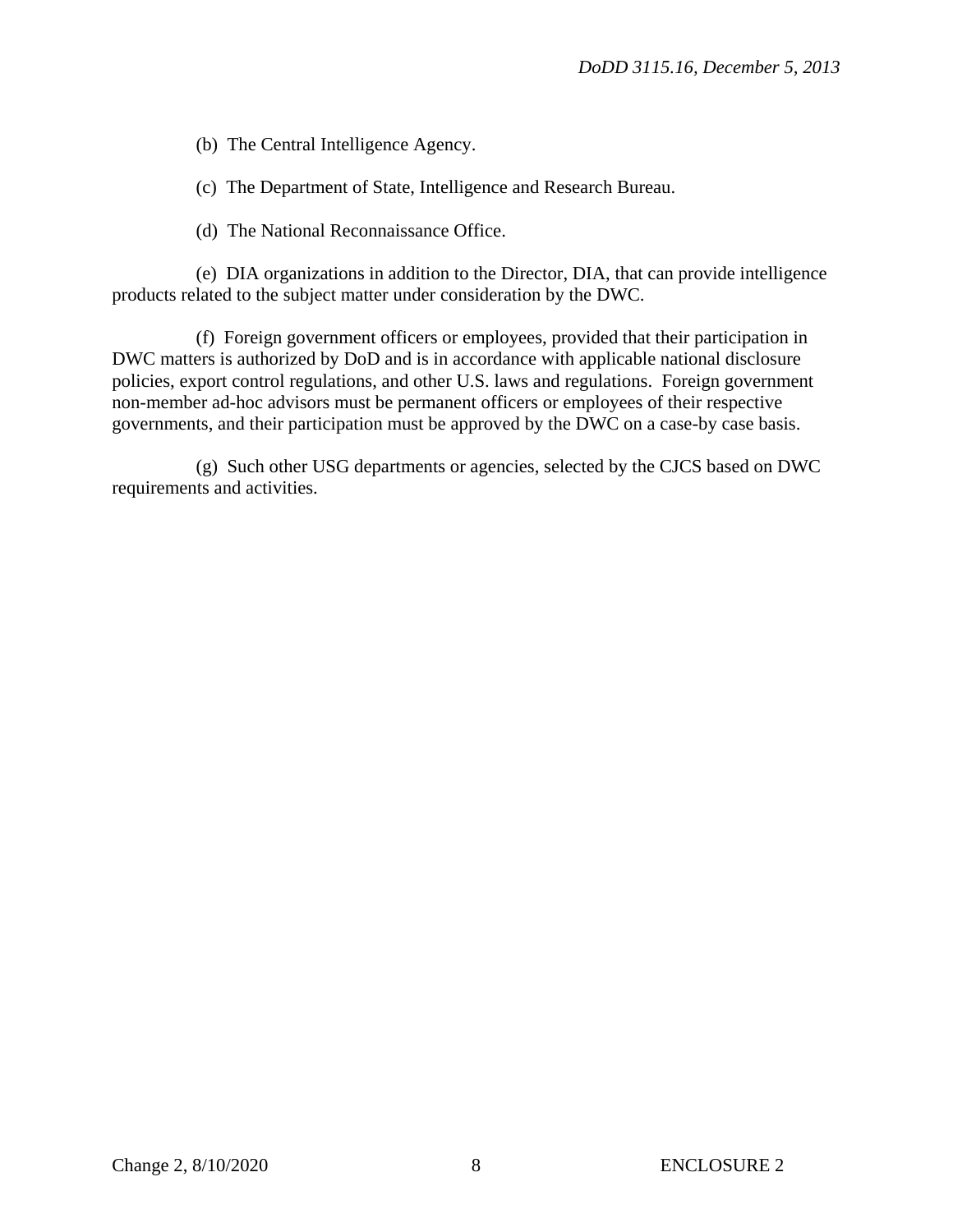## ENCLOSURE 3

## RESPONSIBILITIES

1. USD(I&S). Consistent with DoDD 5143.01 (Reference (g)), the USD(I&S):

a. Establishes and oversees implementation of DoD policy on warning equities, capabilities, and requirements.

b. Represents DoD warning interests to the DNI and the Intelligence Community.

 c. Establishes DoD budget, resource, training, and education requirements to fulfill the DoD intelligence warning mission and implement Defense Intelligence roles and responsibilities in the DWN.

d. Serves as a member of, or provides a representative to, the DWC.

2. DIRECTOR, DIA. Under the authority, direction, and control of the USD(I&S) and consistent with DoDD 5105.21 (Reference (h)), the Director, DIA:

 a. Provides regional and functional intelligence subject matter expertise to warning mission tasks in direct support to the DoD Components.

 b. Establishes mechanisms to incorporate warning perspectives into current, crisis, and strategic intelligence support.

 c. Builds a sustainable warning analytic capability across the Defense Intelligence Enterprise by implementing analytic competencies, professional development pathways, and training and education programs emphasizing the warning intelligence function and tradecraft.

 d. Establishes procedures that DoD Component's will use to verify their compliance with DoD policies governing intelligence support to the DWN.

e. As the Defense Collection Manager:

 (1) Ensures collection challenges, capabilities, and limitations are integrated into DWN discussions and assessments.

(2) Provides insight into collection posture and gaps for the DWN.

 (3) Responds to DWN and DWC requests for adjustments on collection posture, such as addressing gaps on emerging concerns as they are specifically defined or increase in likelihood or consequence.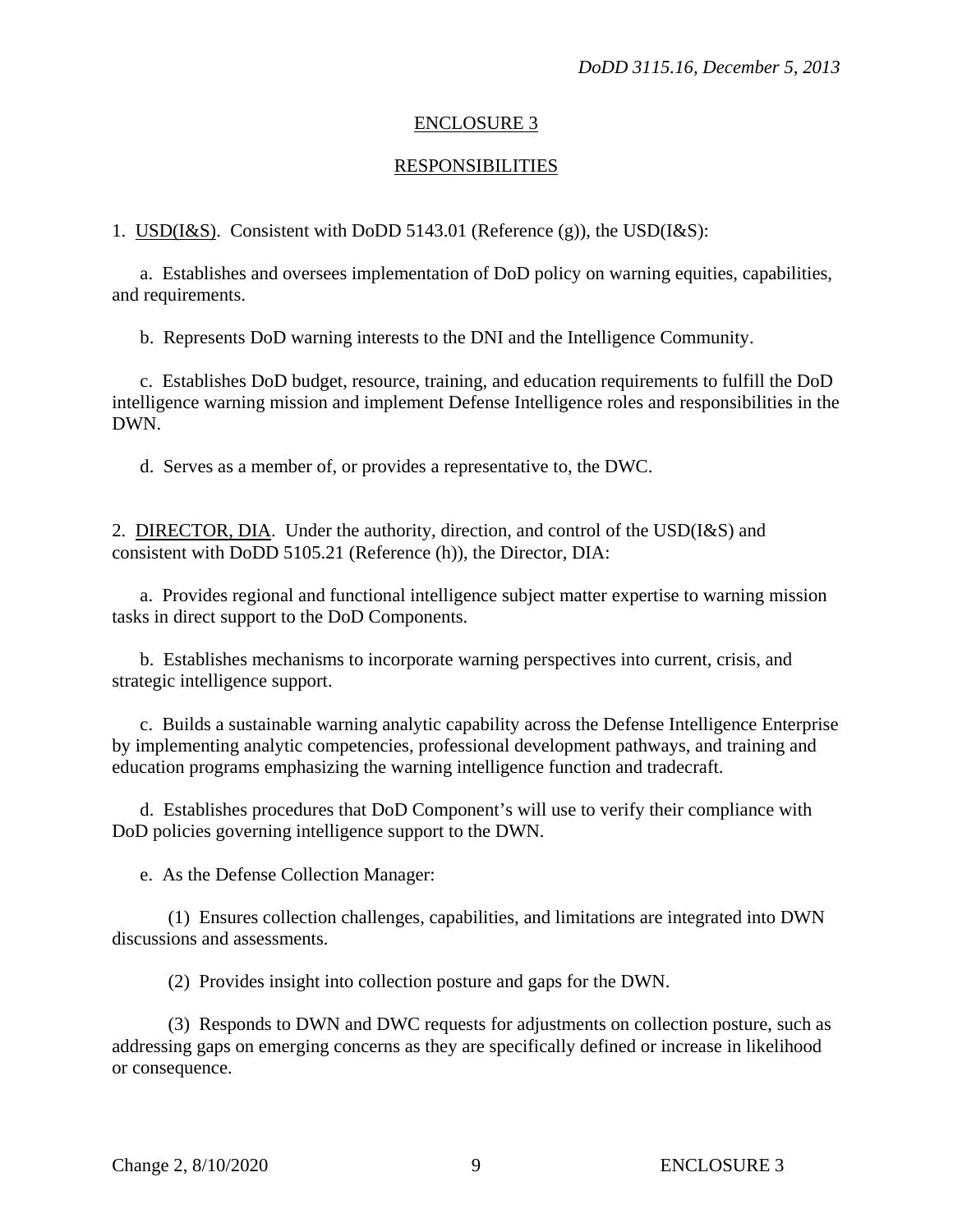(4) Responds to requests from appropriate leadership within the DoD for increased collection emphasis on warning priorities as appropriate; supports adjudication efforts as required.

 (5) Provides and collaborates on all-source intelligence analysis products with warning equities or relevance for use by DWN members and the Defense Intelligence Enterprise and to elevate visibility and concern to consumers.

f. Serves as a member of, or provides a representative to, the DWC and provides administrative and management support to the DWC.

3. DIRNSA/CHCSS. Under the authority, direction, and control of the USD(I&S) and consistent with DoDD 5100.20 (Reference (i)), the DIRNSA/CHCSS:

 a. Provides signals intelligence and cybersecurity information on emerging issues to support the warning mission of the Defense Intelligence Enterprise.

 b. Supports the monitoring, review, assessment, and reporting of signals intelligence and cybersecurity information for DoD enduring warning concerns.

 c. Conveys warning of foreign developments, events, or conditions that could threaten or adversely affect U.S. interests, objectives, policies, or actions in accordance with applicable policies and procedures.

 d. Collaborates with appropriate elements of the U.S. Strategic Command to provide warning of hostile cyber attacks on DoD, other U.S. Government, or U.S. critical infrastructure networks.

e. Emphasizes and promotes warning as a priority National Security Agency/Central Security Service analytic mission.

f. Serves as a member of, or provides a representative to, the DWC.

4. DIRECTOR, NGA. Under the authority, direction, and control of the USD(I&S) and consistent with DoDD 5105.60 (Reference (j)), the Director, NGA:

 a. Provides geospatial intelligence (GEOINT) on emerging issues to support the warning mission of the Defense Intelligence Enterprise.

 b. Supports the monitoring, review, assessment, and reporting for DoD enduring warning concerns.

 c. Conveys warning of foreign developments, events, or conditions that could threaten or adversely affect U.S. interests, objectives, policies, or actions in accordance with applicable policies and procedures.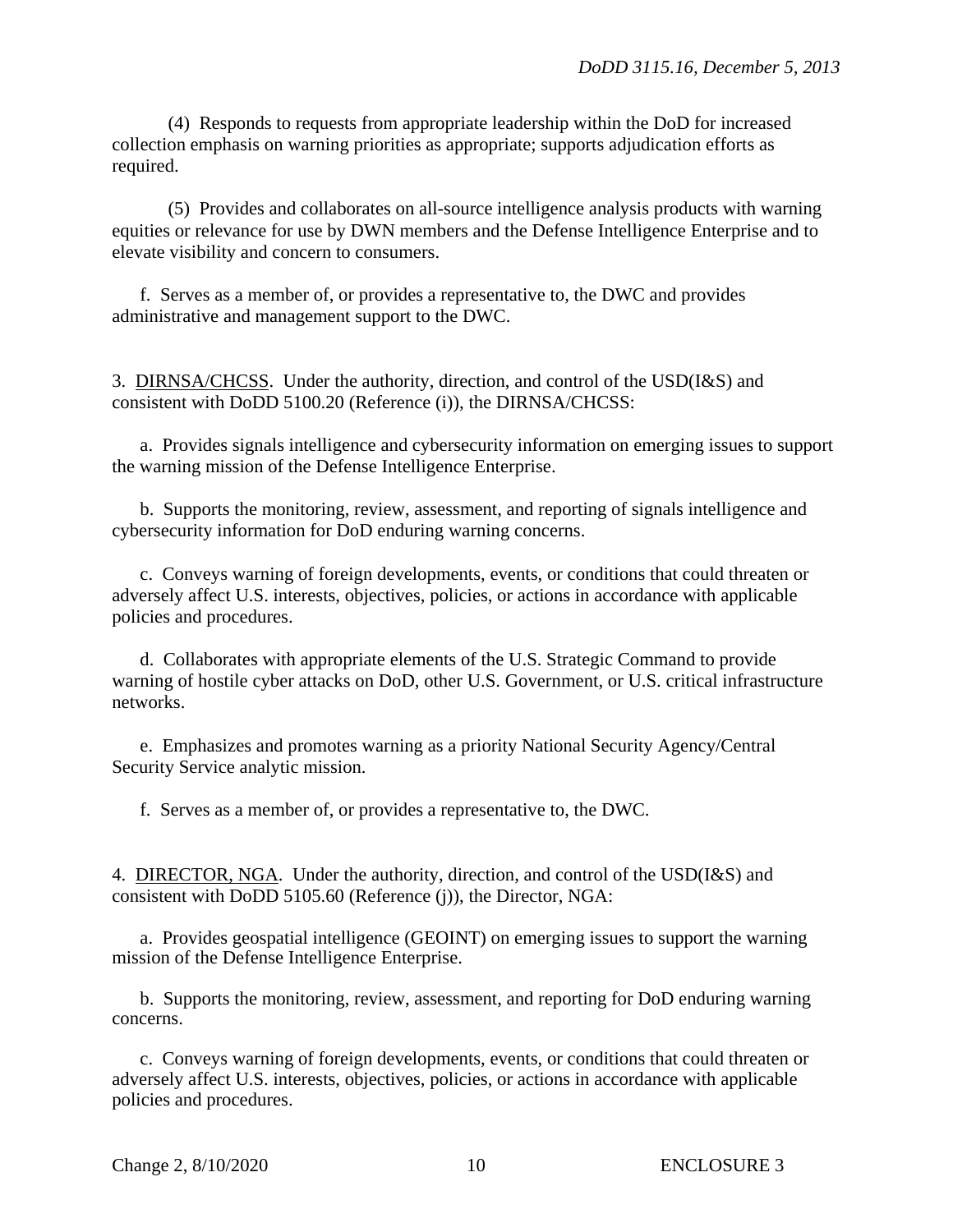d. Collaborates with appropriate elements of the U.S. Strategic Command to provide warning of hostile nuclear missile attacks on U.S. soil, interests, and global partners.

e. Emphasizes and promotes warning as a priority GEOINT analysis mission within the NGA and the broader national system for GEOINT.

f. Serves as a member of, or provides a representative to, the DWC.

5. USD(P). Consistent with DoDD 5111.1 (Reference (k)), USD(P) serves as an advisor, or provides a representative to serve as an advisor, to the DWC.

6. SECRETARIES OF THE MILITARY DEPARTMENTS. The Secretaries of the Military Departments:

 a. Provide warning-related information to the DWN on emerging science and technology developments that will affect current and future U.S. weapons systems.

 b. Develop and implement warning doctrine, training, and education of appropriate U.S. Armed Forces personnel.

c. Ensure that Service Red Team and other alternative analysis products are available to the DWN.

 d. Each serve as a member of, or provide a representative to, the DWC for their respective Military Department.

## 7. CJCS. The CJCS:

 a. Provides strategic vision, guidance, and leadership to ensure warning capabilities are integrated into the Joint Staff and the CCMDs.

 b. Directs the integration of warning perspectives, concerns, and DWN mission capabilities and requirements into appropriate Joint Staff processes.

c. Establishes mechanisms to foster formal interaction between warning intelligence and appropriate CJCS advisory elements, as well as Joint Staff strategy, policy, planning, operational, and exercise elements.

 d. Advocates the inclusion of warning perspectives and risk assessments in CJCS initiatives, as appropriate.

e. As appropriate, integrates warning analysis and perspectives into the Joint Staff Capabilities Plan and all planning orders in support of U.S. military plans and operations.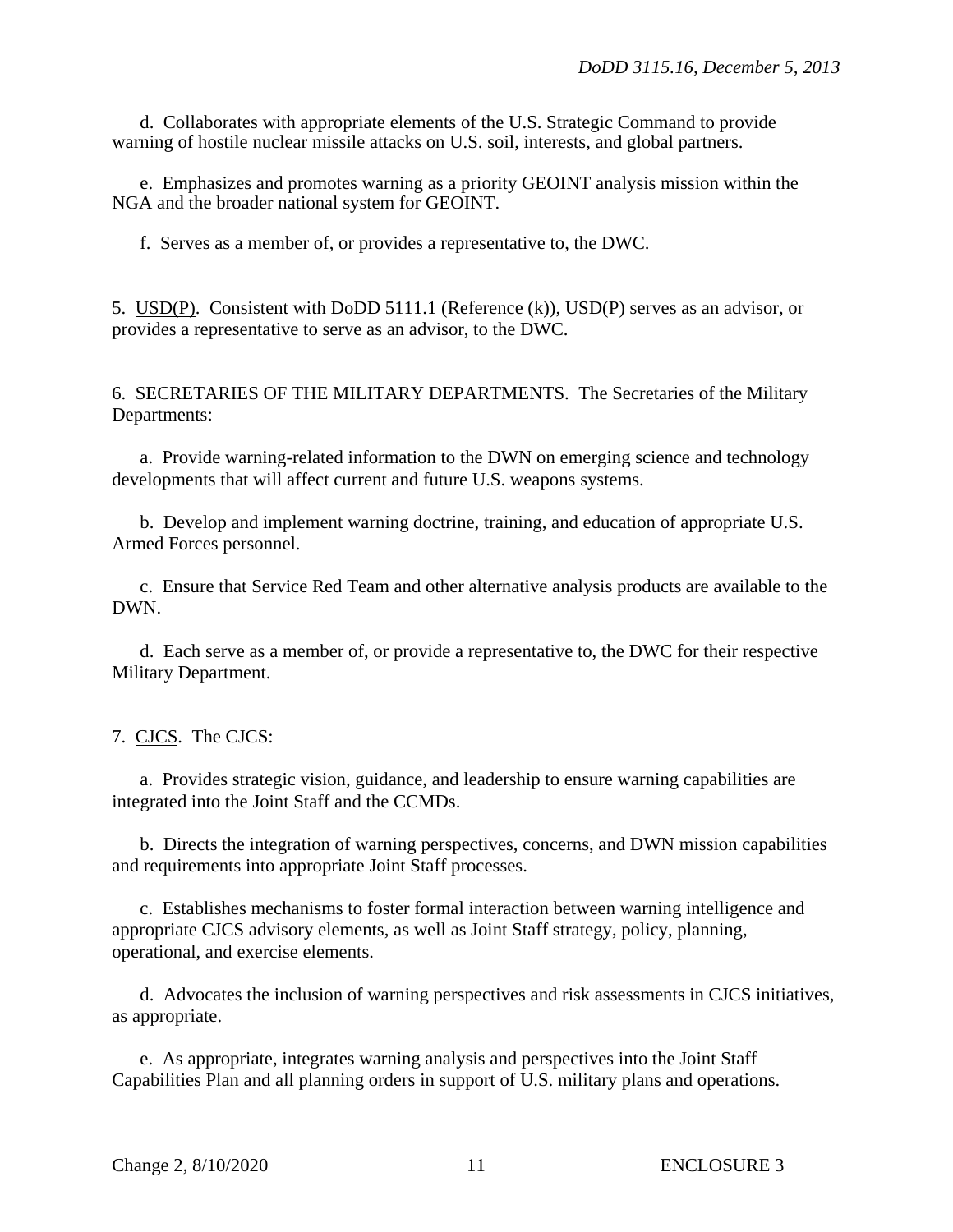f. Designates Joint Staff leads to support the warning mission.

 g. Ensures DoD warning concepts are embedded in National Joint Operations Intelligence Center (NJOIC) operations, at the CCMDs and, as appropriate and in coordination with the Secretaries of the Military Departments, within the Military Departments.

h. Through the Director, Joint Staff Intelligence Directorate:

(1) Manages the DWN on a day-to-day basis in accordance with DWN guidance by:

 (a) Providing coverage of warning issues requiring the integration of efforts by two or more DWN Defense intelligence components.

 (b) Implementing tools, processes, and procedures for coordination of warning function across the DWN.

 (c) Monitoring the performance of Defense Intelligence Components in the execution of defense warning functions, providing evaluation to the CJCS, USD(I&S), the Military Departments, DIRNSA/CHCSS, the Director, NGA, and the Director, DIA, as appropriate.

 (2) Serves as the principal advisor to the Joint Staff and OSD for all matters pertaining to warning and the DWN.

 (3) Operates the intelligence element of the NJOIC to provide indications and warning to the Secretary of Defense and CJCS.

 (4) Establishes mechanisms, in coordination with the DIA Deputy Director for Analysis, to incorporate warning perspectives into current, crisis, and strategic intelligence support to the Joint Staff.

 (5) Establishes warning partnerships with OSD, the Joint Staff, and the CCMDs to promote routine interaction and situational awareness on warning concerns in a mutually informative environment.

 (6) Promotes interaction with allies and key partners to advance understanding and cooperation on common warning concerns, policies, procedures, and practices.

(7) Chairs the DWC and serves as a principal advisor for the Joint Staff and OSD.

 (8) Partners with Defense intelligence analytic experts to identify, assess, and convey relevant assessments for emerging warning concerns to consumers.

 (9) Ensures intelligence subject matter expertise and warning perspectives inform consumer policy, planning, operations, and exercise development from concept to execution, in coordination with the DIA Deputy Director for Analysis.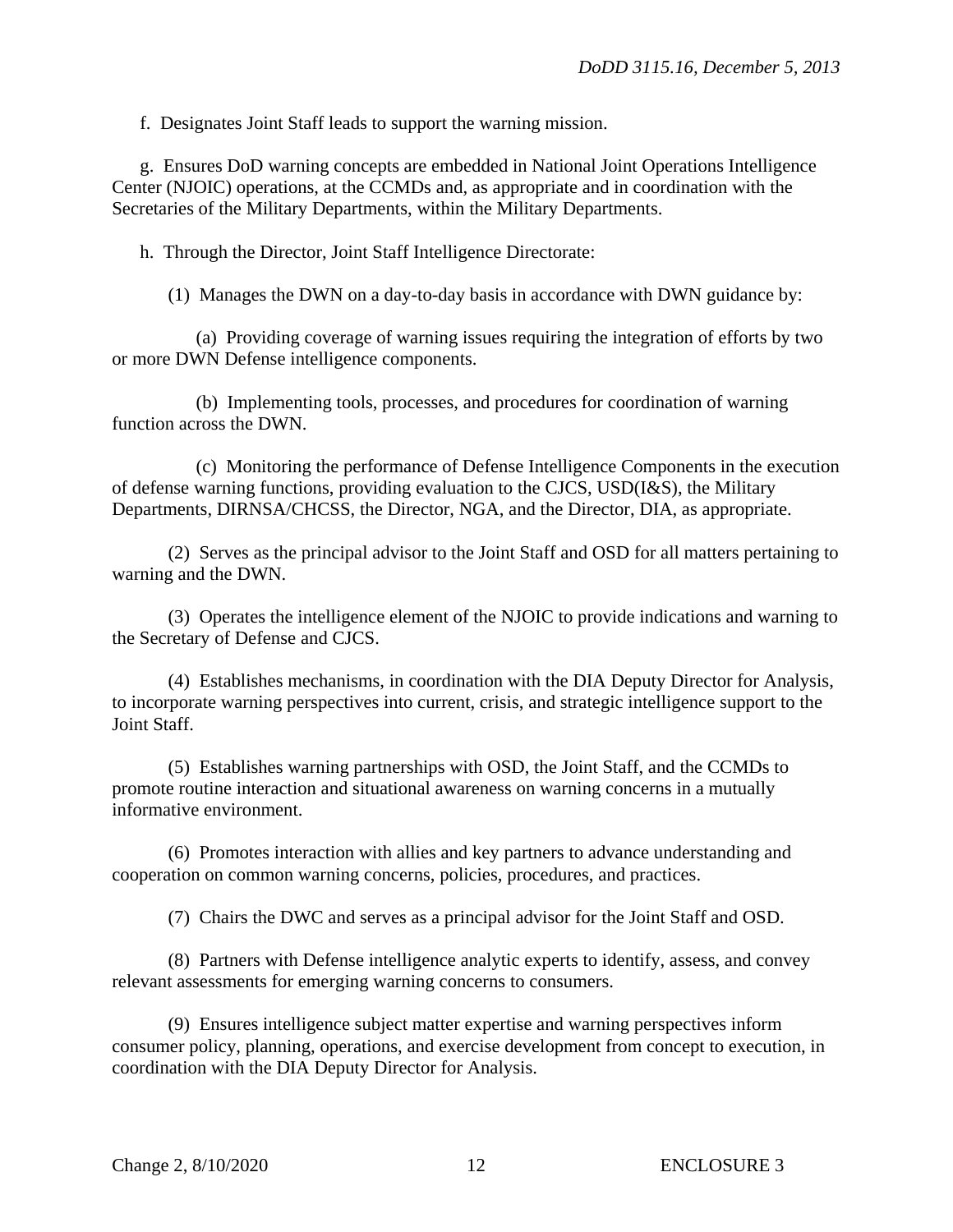(10) In collaboration with DoD intelligence officers, provides a strategic perspective on the warning implications of existing and emerging events, and elevates visibility of risks to Joint Staff and OSD audiences.

 (11) Consults with OSD, the Joint Staff, CCMDs, intelligence combat support agencies, and the DNI, as appropriate, to ensure warning policies and procedures optimize DoD warning capabilities and processes, in coordination with the DIA Deputy Director for Analysis.

 (12) Serves as DoD liaison to North Atlantic Treaty Organization Warning Secretariat and other allies and partners concerning warning policy, doctrine, processes, and procedures.

 (13) Identifies, validates, accepts, and adjudicates responsibilities to the Joint Staff, CCMDs, and Military Departments for addressing key foreign intelligence warning matters, consistent with the National Intelligence Priorities Framework, described in Intelligence Community Directive 204 (Reference (l)).

 (14) Maintains a defense warning executive staff to provide warning mission management leadership, and warning analysis.

 (15) Manages a defense warning virtual presence and knowledge management capability for DoD.

8. COMBATANT COMMANDERS. The Combatant Commanders:

 a. Provide guidance to the CCMD intelligence, operational, and planning elements on roles and responsibilities in the DWN.

 b. Execute intelligence functions of the warning mission, including acting on assignments for national and DoD enduring warning concerns as directed by the CJCS or Director, DIA.

c. Integrate appropriate subject matter intelligence expertise and warning perspectives into operations, plans, and exercises from concept through execution.

 d. Maximize Red Team capabilities in support of the warning mission and forward Red Team products to the Director, DIA, for database integration, as appropriate.

 e. Establish, as appropriate for CCMD missions, measures or processes to identify, assess, and convey CCMD-specific warning of regional developments, events, or conditions that could:

(1) Threaten or adversely affect U.S. interests;

(2) Put U.S., DoD, or CCMD objectives, policies, actions, or activities at risk; or

(3) Present opportunities to further U.S. objectives.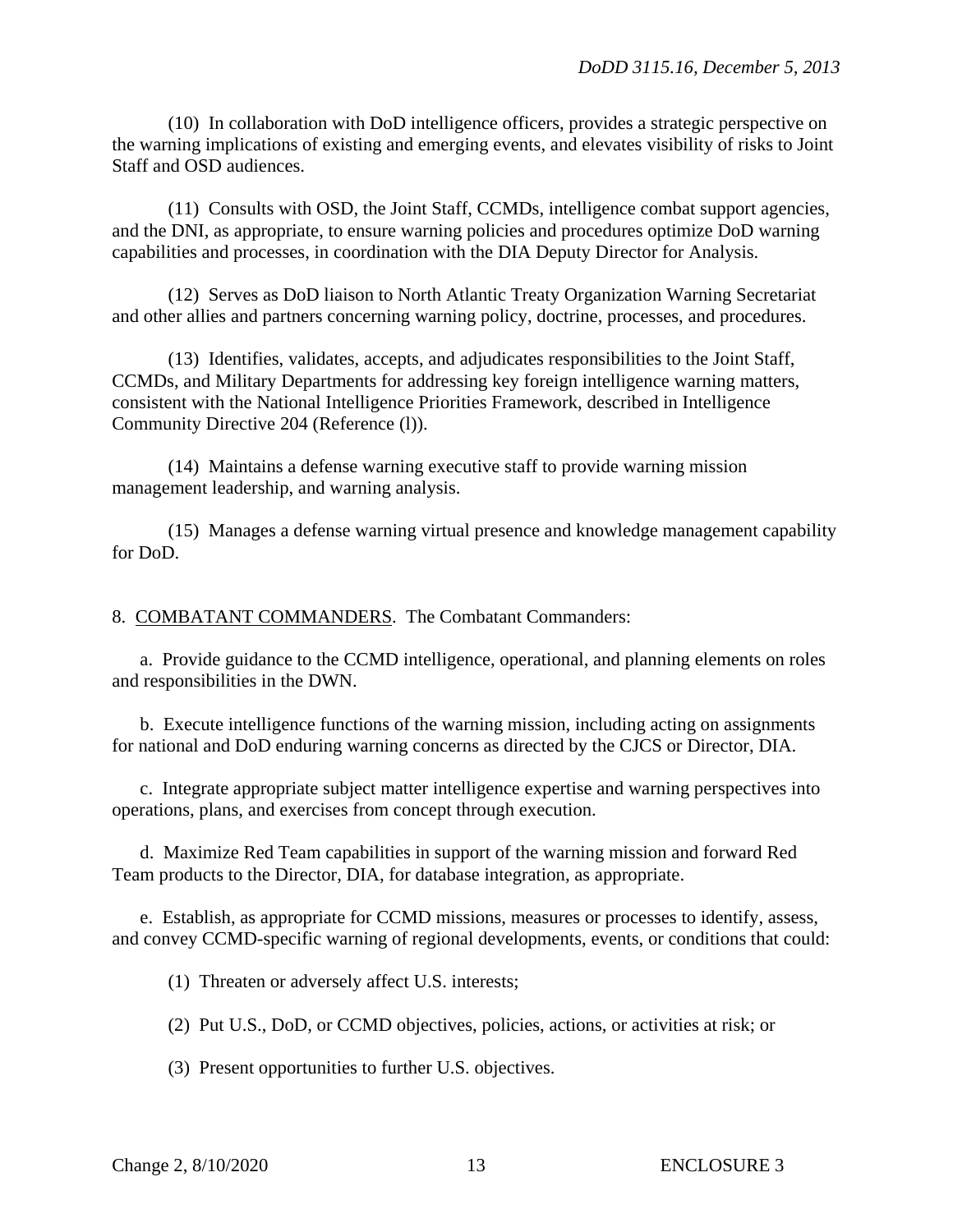f. Present CCMD warning policy and program issues and requirements to the DWC as appropriate.

 g. Support and integrate the development and implementation of warning doctrine, training, experimentation, and exercises.

 h. Each serve as a member of, or provide a representative to, the DWC for their respective Combatant Command.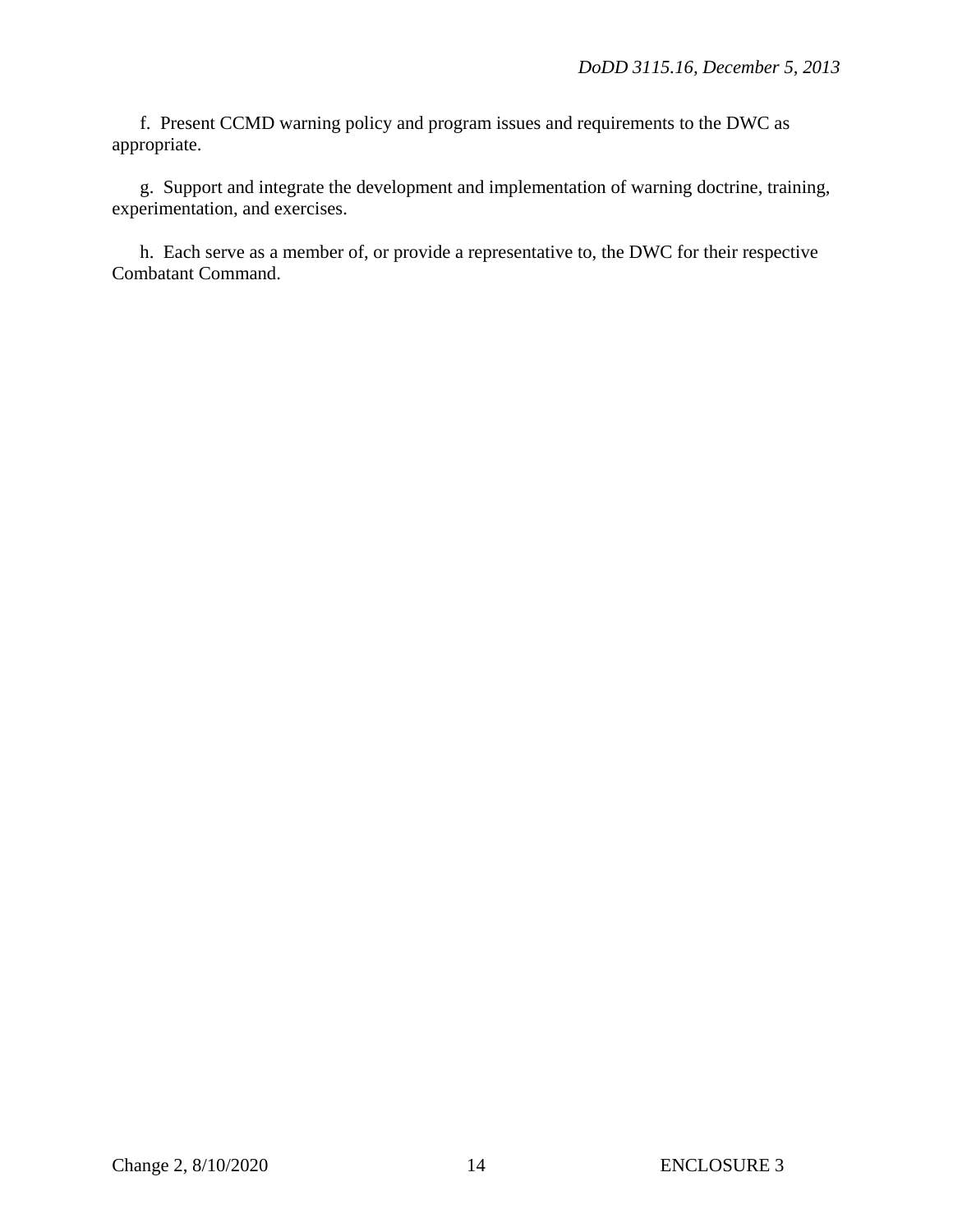## GLOSSARY

## PART I. ABBREVIATIONS AND ACRONYMS

| <b>CCMD</b>         | <b>Combatant Command</b>                                           |
|---------------------|--------------------------------------------------------------------|
| <b>CJCS</b>         | Chairman of the Joint Chiefs of Staff                              |
|                     |                                                                    |
| <b>DIA</b>          | Defense Intelligence Agency                                        |
| <b>DIRNSA/CHCSS</b> | Director, National Security Agency/Chief, Central Security Service |
| <b>DNI</b>          | Director of National Intelligence                                  |
| DoDD                | DoD Directive                                                      |
| <b>DoDI</b>         | DoD Instruction                                                    |
| <b>DWC</b>          | Defense Warning Council                                            |
| <b>DWN</b>          | Defense Warning Network                                            |
|                     |                                                                    |
| <b>GEOINT</b>       | geospatial intelligence                                            |
|                     |                                                                    |
| <b>NGA</b>          | National Geospatial-Intelligence Agency                            |
| <b>NJOIC</b>        | National Joint Operations Intelligence Center                      |
|                     |                                                                    |
| <b>USG</b>          | <b>United States Government</b>                                    |
| $USD(I\&S)$         | Under Secretary of Defense for Intelligence and Security           |
| USD(P)              | Under Secretary of Defense for Policy                              |
|                     |                                                                    |

## PART II. DEFINITIONS

Unless otherwise noted, these terms and their definitions are for the purpose of this directive.

consumer. Defined in the DoD Dictionary of Military and Associated Terms (Reference (m)).

Defense Intelligence. Defined in Reference (g).

Defense Intelligence Components. Defined in Reference (g).

Defense Intelligence Enterprise. For the purpose of this directive, the Defense Intelligence Enterprise includes the intelligence combat support agencies, the intelligence components of the Military Services and Combatant Commands, and DoD intelligence, counterintelligence, and security organizations (e.g., Defense Security Service).